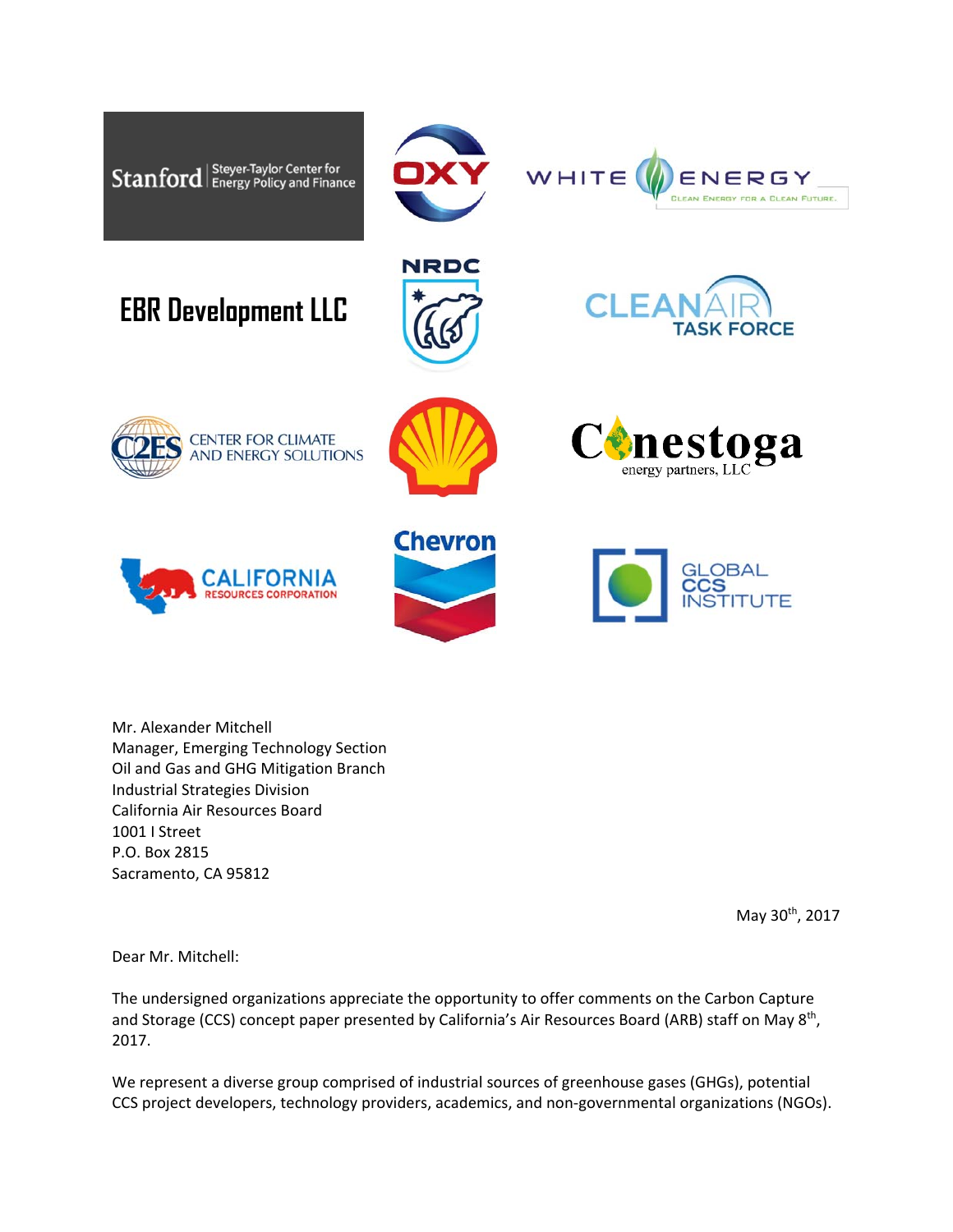We are united in our views that deployment of CCS is critical to reaching California's GHG reduction goals, and that the outcome of ARB's current effort to adopt a Quantification Methodology (QM) and regulatory requirements for CO<sub>2</sub> storage will, in great part, determine the extent to which CCS can play that role.

In comments submitted on February  $3^{rd}$ , 2017, members of this group stated that we believed ARB must focus on appropriate revisions to its climate programs to increase the likelihood of CCS deployment. In further comments submitted on April  $10<sup>th</sup>$  on the draft Scoping Plan, we stated that technologies are rapidly advancing, but that the pace at which CCS is deployed will be determined largely by legal, regulatory, and policy issues such as those that ARB is now considering. Finally, we noted that CCS could deliver considerable reductions in GHG emissions in the 2030‐2050 period, but only if supportive policies were to be adopted now.

The stated "Design Principles for CCS Program" ("Concept Paper") are sound, and we believe that the process will allow stakeholders and regulators the opportunity to resolve issues that arise (including those described below). The Concept Paper and May 8<sup>th</sup> public workshop discussion demonstrated ARB's commitment to thoroughness in working through the many topics and concerns that this process demands. Due to the complexity and technical nature of this effort, as well as the number of stakeholders jointly submitting comments, we recommend that ARB hold future workshops sooner after the publication of future versions, and provide longer comment periods following public workshops to allow stakeholders to fully absorb the material, enabling more opportunity for participation.

We support ARB's two overarching goals in this effort: first, to ensure that CCS is environmentally protective and effective, and second, to encourage deployment of CCS in California and in other jurisdictions that affect the state's carbon footprint. As stated by several commenters at the workshop, a test of this regulatory process must be whether it leads to planning, development, and deployment of new CCS projects in the near and mid term. If new projects are not operating by 2025, it is less likely that they will contribute to the state's 2030 goal for GHG reductions, leaving yet more ground to be covered for the 2050 goal.

ARB has also stated that it hopes its QM and storage requirements can serve as a model for other states. To date, seven other states and two Canadian provinces have overseen the deployment of CCS projects under their own regulatory regimes, and we encourage ARB to consider what California may learn from other jurisdictions' experience.

With that, we offer the following specific comments on issues outlined below. In addition, the Concept Paper raises several questions on which we are not yet prepared to comment, for example the definition of "depleted fields". We offer thoughts on such issues as well, and urge that the next draft offer clarification.

# **QM Design Principles**

We thank ARB for incorporating several important design principles and provisions into the Concept Paper. These include:

- A recognition that CCS projects are site-specific in nature, including, for example geology, facility location and technology or project constraints;
- Requirements for site characterization, selection and operation, monitoring, reporting, verification and decommissioning that aim to ensure safety and storage permanence;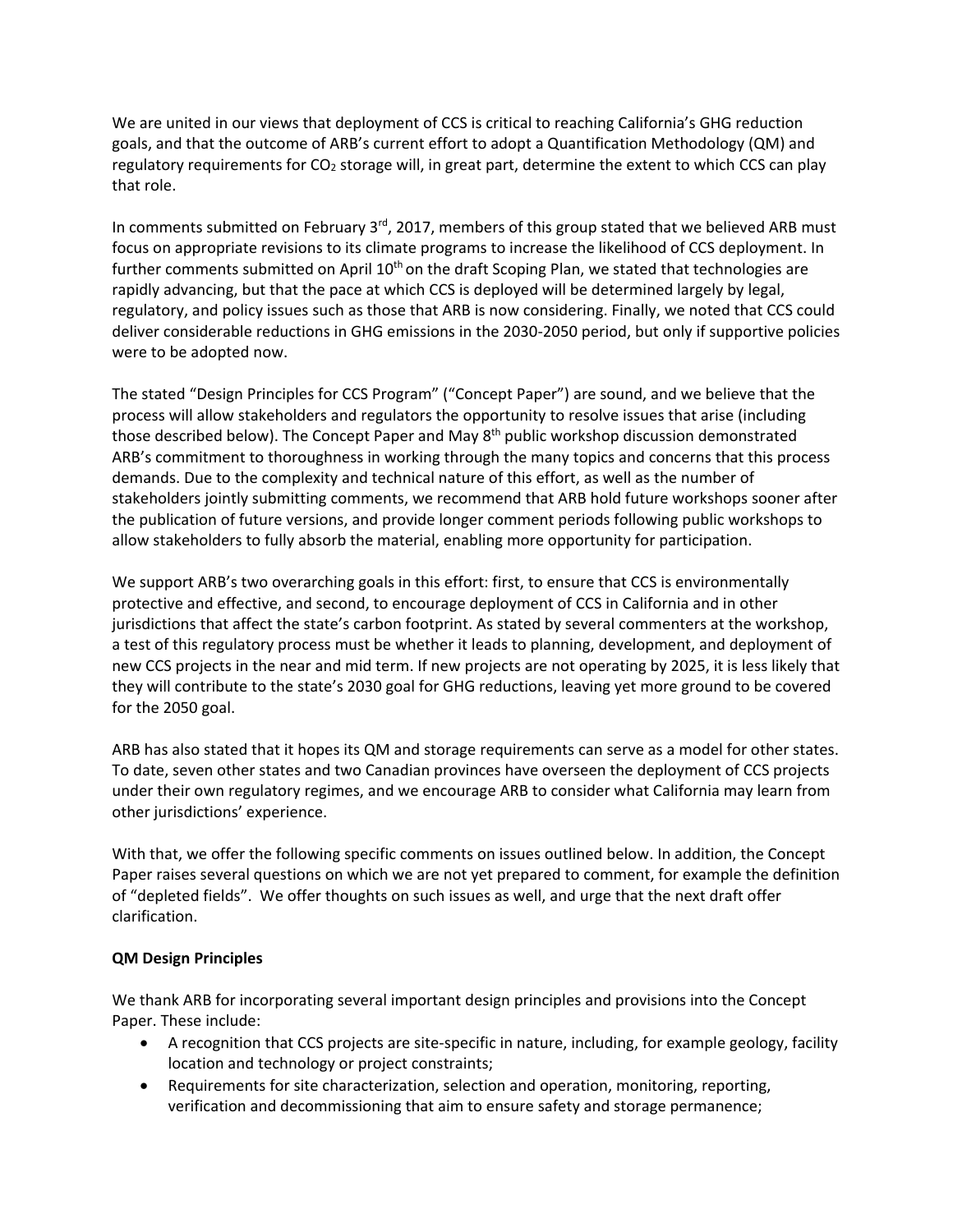- Following a risk‐based approach for project selection and operation;
- Allowing for performance-based options that do not limit the choice of technologies or materials;
- **•** Assuming that injected  $CO<sub>2</sub>$  is sequestered unless otherwise shown or detected;
- Allowing for both deep saline formation and oil fields undergoing enhanced recovery using  $CO<sub>2</sub>$ to qualify;
- Planning to allow the inclusion of out-of-state projects that qualify under California's climate programs; and
- Recognizing that capture and storage facilities do not need to be collocated.

### **Expeditious adoption and integration under both the Low Carbon Fuel Standard and Cap & Trade**

We understand that ARB has plans to incorporate the QM into the Low Carbon Fuel Standard (LCFS) in the coming months, but that its inclusion in Cap & Trade (C&T) is left as a future option. It is important that ARB also send the appropriate signals that the QM for the C&T regulation will also proceed on a similarly expeditious, but separate, track. CCS projects that are not fuel related will continue to be an important segment of CCS deployment and any indication that the regulatory framework for these projects will lag significantly will have a chilling effect on investment.

In the Concept Paper and in its May 8<sup>th</sup> workshop materials, ARB contemplates the use of direct measures for CCS. ARB should carefully consider how the use of a direct measure scheme that mandates the use of CCS at every facility within a sector would be in balance with the emphasis in the regulation on utilizing a site‐specific approach – both from an environmental protection and effectiveness standpoint. As ARB acknowledges, not all geologies and not all facilities are suited for CCS projects.

#### **LCFS and C&T credit requirements**

The workshop slides propose that storage facilities would be a co-applicant with the separation facility. We suggest that the storage facilities should have their own certification. California would thus certify certain facilities as acceptable for California storage. The approach described in the slides would reduce the permitting complexity of a tri‐party permit. It would also make it more difficult for a storage facility to serve as a hub and receive  $CO<sub>2</sub>$  from multiple sources by potentially obliging it to apply multiple times. Alternatively, we suggest that the application be filed by the party earning the credits. In any case, storage facilities should be designated.

The workshop slides also propose to attribute the emissions reduction to the capture facility, if it is a covered entity under C&T, based on the notion that the capture facility is removing  $CO<sub>2</sub>$  from its emission stream. Alternatively, some projects could qualify for LCFS credits or file for a reduced carbon intensity pathway. Either of these may work for a simple case where there are not two potential options for credit generation.

However, if there are potential LCFS credit options between  $CO<sub>2</sub>$  sources, this division could be managed contractually. For example, if an ethanol production facility sends  $CO<sub>2</sub>$  to an enhanced oil recovery (EOR) site, the ethanol could claim a lower carbon intensity. However, it is our understanding that the EOR facility could also potentially claim Innovative Crude credits, and there may be cases where the EOR facility is better equipped to provide all the application information to ARB. In all cases, we believe that the applications should be reviewed and tested for environmental integrity and to ensure that there is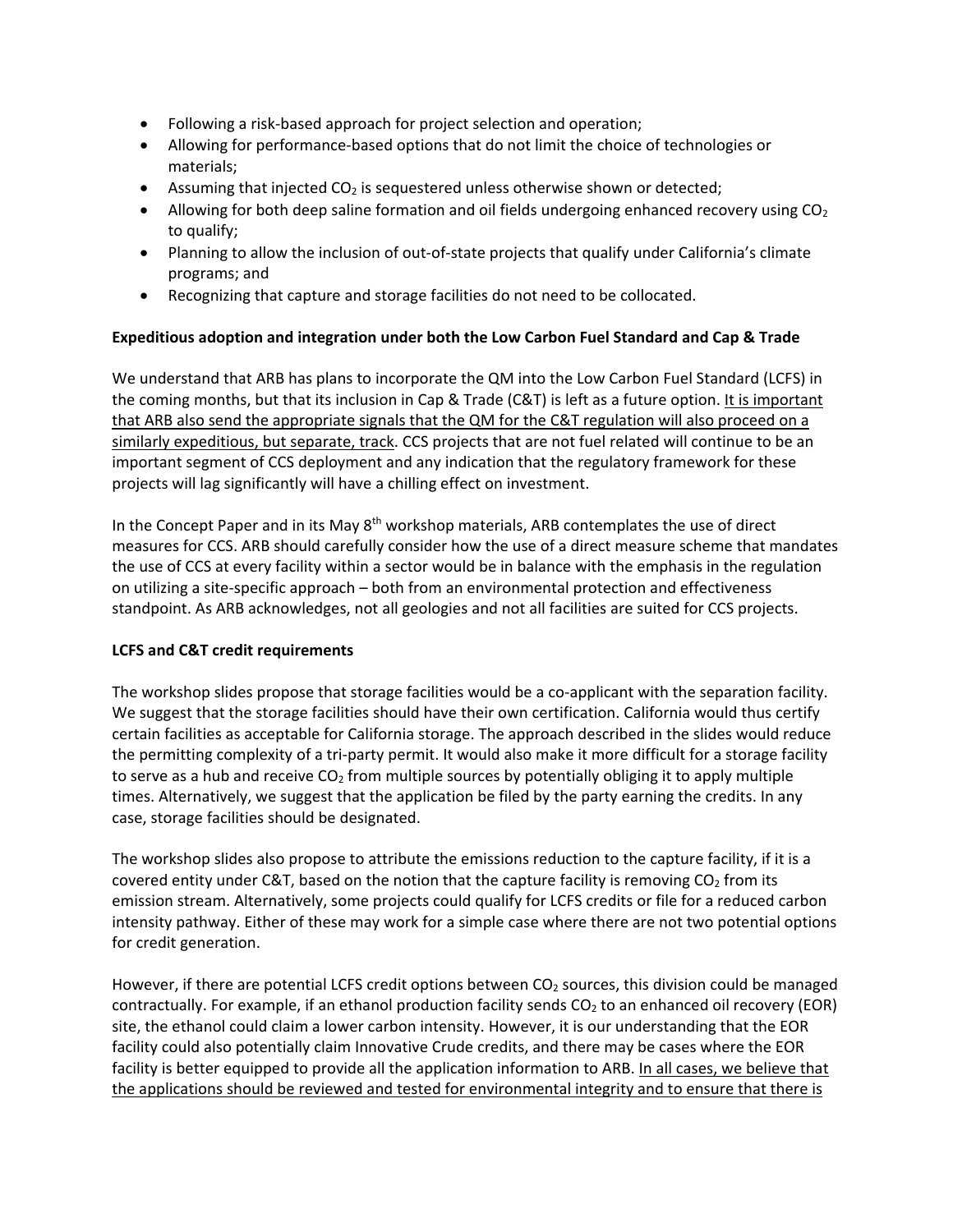no double counting. We support the maximum degree of flexibility in apportioning the  $CO<sub>2</sub>$  reductions between qualified entities to facilitate CCS without pre-judging the best place to give credits.<sup>1</sup>

### **Transfer of CO2 to other fields**

During EOR operations, CO<sub>2</sub> is produced along with hydrocarbons, water and other non-hydrocarbon gases from oil production wells. Once the liquids (oil and water) are separated in tank batteries, the gas mixture can either be further processed or re‐injected directly into the reservoir for continued EOR operation. The decision to process the gas stream or re‐inject directly depends on economic factors, the presence of a gas processing plant and sour injection permitting requirements.

The produced gas mixture or the processed  $CO<sub>2</sub>$  stream is generally reinjected into the same reservoir. However, sometimes it is transferred to another unit within the same field when gas processing or compression capacity is limited. Today, albeit rarely, it could be transferred to another field. The notion of field "blowdown", whereby  $CO<sub>2</sub>$  from an EOR flood that has come to an end is produced and sent to another field, is more theoretical at this time due to its limited application to date.

We recommend that the transfer of  $CO<sub>2</sub>$  from one unit to another, or from one field to another, be permitted. Because such transfers would require transporting via pipeline, volumes of  $CO<sub>2</sub>$  transferred could be easily measured and deducted in a method of accounting that calculates the  $CO<sub>2</sub>$  that is sequestered in the original unit or field. If the units or fields to which the  $CO<sub>2</sub>$  has been transferred are certified under the QM and permanence protocol, it would be included in the method of accounting for sequestered volumes for that field, provided there is no double counting.

# **"Post‐closure" treatment of oil fields**

With regard to  $CO<sub>2</sub>$  storage in depleted oil and gas reservoirs and  $CO<sub>2</sub>$ -EOR fields, ARB suggested approach is to "ensure these fields will not be put back into production" following cessation of injection. While this is a seemingly simple approach to guard against release of stored  $CO<sub>2</sub>$ , we recommend against a prohibition of future activity within a storage complex. Technology, market value changes, and/or additional usage opportunities associated with the storage complex may arise to justify or fail to prevent future activity. We believe there are other mechanisms that will preserve the option for such future activity without allowing the release of stored CO2, and encourage ARB to consider alternatives**.**

For CCS operations in California that store qualified  $CO<sub>2</sub>$  through EOR or through saline storage, ARB should designate in‐state storage complexes as covered entities (i.e. potential emission sources) under its climate programs such that any operator conducting activity within the storage complex or causing the potential release of  $CO<sub>2</sub>$  from the storage complex is responsible for ensuring such  $CO<sub>2</sub>$  is not emitted, is re‐stored permanently, or accounted for as a new emission.

For CCS operations, outside of California certified by ARB, it may be legally difficult to enforce a ban on post-closure activity within or around a storage complex by a private party. It may also be difficult for the state to enforce an activity ban upon the governments in those other jurisdictions in cases where the state has assumed liability for the injected  $CO<sub>2</sub>$ . However, in addition to certification of these facilities, ARB could require  $CO<sub>2</sub>$  storage operators in out-of-state locations to:

  $1$  Some, but not all, of the undersigned believe that once CCS is a viable compliance pathway under the LCFS, ARB should account for this as part of its compliance modeling for setting future LCFS targets.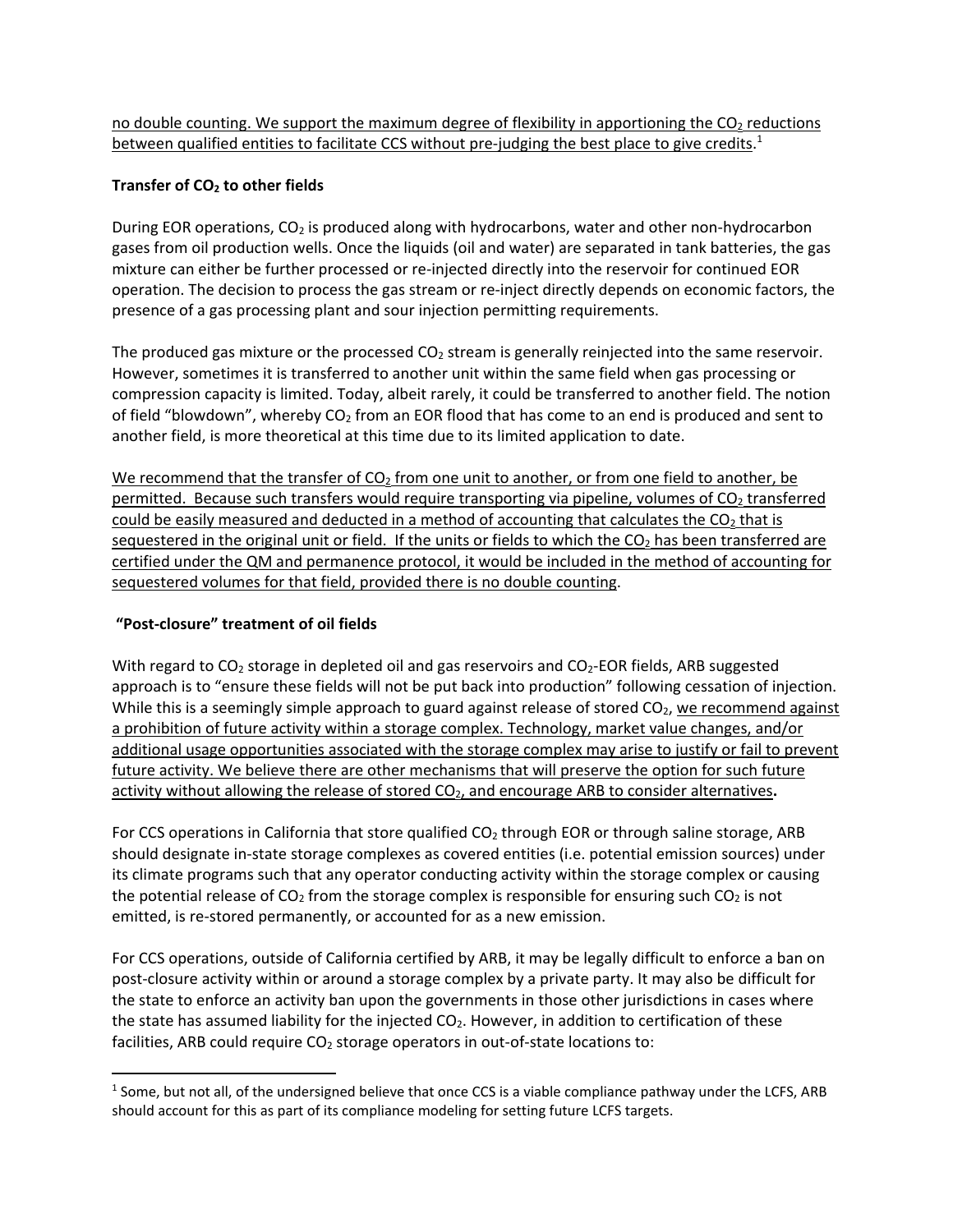- Provide assurance that transfer of liability for stored  $CO<sub>2</sub>$  is included in the terms of any purchase and sale agreement of the storage complex; or
- Demonstrate the existence of storage permanence regulations that are functionally equivalent to California's; or
- Demonstrate the existence of provisions for the transfer of storage liability to the other state post-closure, provided there is a bilateral agreement between that state and California that provides for permanent storage of that  $CO<sub>2</sub>$ .

### **"Checkbox" option for complying with the permanence protocol**

We reserve final judgement until details are made available regarding the "checkbox" option for complying with the permanence protocol. At this point, we remain cautious regarding this approach. Our reservations, listed below, span a range of perspectives, from a lack of certainty in environmental outcome and potential for sub‐par projects to qualify, to concerns about the workability and value of this approach from a project developer and industry perspective.

- Demonstrating command of the local geology and associated risks is a highly site-specific matter. Geology can vary materially over short distances. We remain skeptical that the in‐depth considerations of available geologic and other site data, and the related hazards and probabilities, can be boiled down to a check list.
- If some items on a check list are to rely on public well records, we question the quality and completeness of those in some cases. There are several known contexts where well records are missing, incomplete, inaccurate, or hard to obtain.
- As part of a checkbox approach, risk attributed to well vintage could define "no‐go" zones. We support a thorough consideration of the integrity of existing and plugged and abandoned wells as a part of a site-specific risk analysis. However, the oldest wells tend to be the shallowest and thus may not present a significant containment risk.
- Techniques and materials for monitoring, well construction and more, will likely evolve as time passes. A check list, unless updated, may not capture the latest developments and stay abreast of new technology and best practice.
- In being prescriptive while at the same time endeavoring to be protective, a check list may simply become too restrictive to be usable in practice. Limiting the acceptable techniques and materials to a few options may not allow sites or projects to qualify in practice under this approach, leaving it unused.
- While we appreciate ARB's efforts to offer an expeditious and workable regulatory option, we are concerned that the development of the check list might be done at the expense of efforts to make the more thorough, risk- and performance-based compliance approach workable as well.

We advise ARB to carefully weigh the merits and risks of the "checkbox" approach, and to remain prepared to remove it in the final protocol if the version that appears in the proposed protocol is shown to be inadequate**.**

<sup>&</sup>lt;sup>2</sup> Such agreements may not always be possible or desirable by other states, so ARB should examine these possibilities. Also, ARB should examine its ability to invalidate LCFS CCS credits previously generated in cases of fraud or error.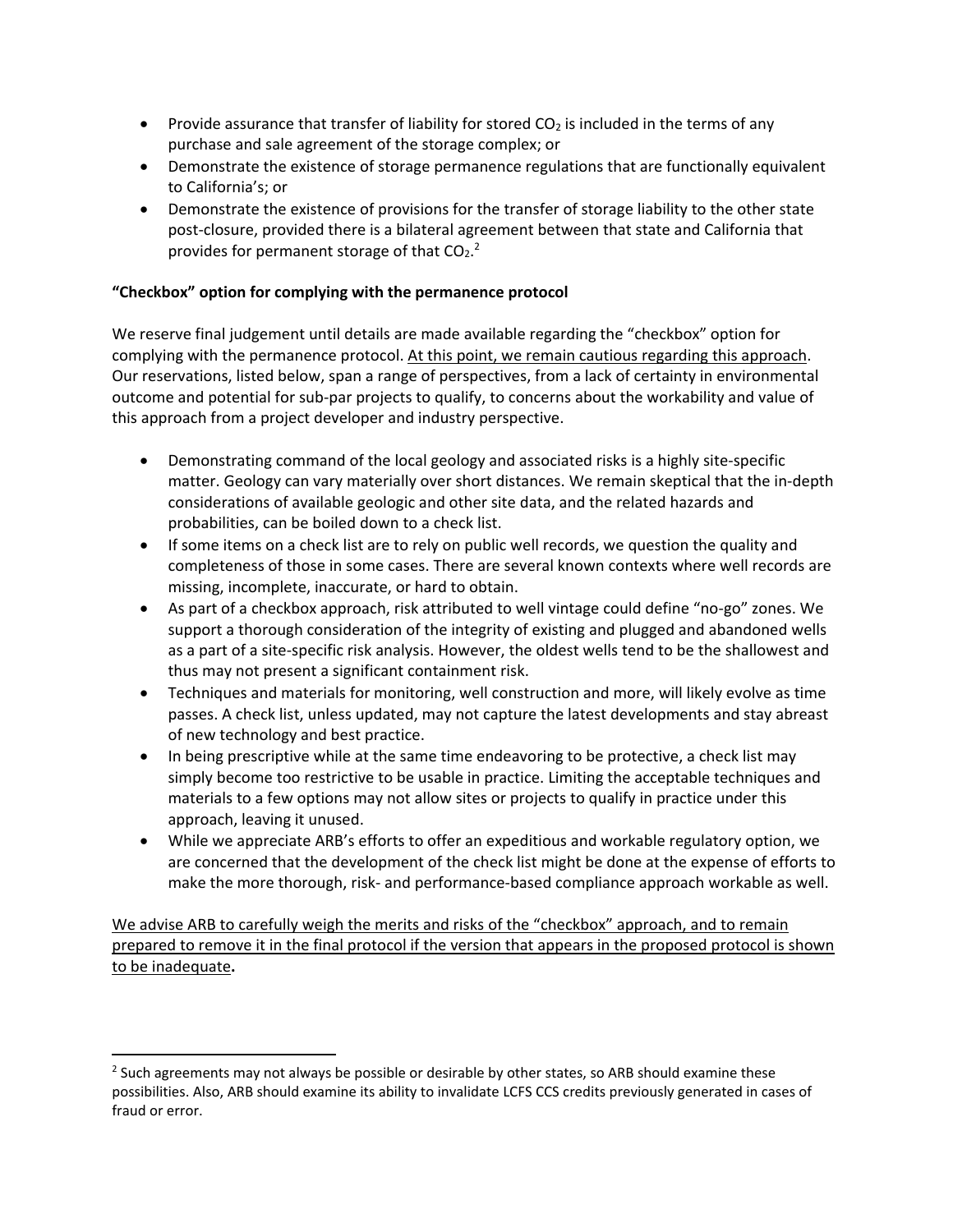#### **Third party independent review for permanence protocol**

Third‐party verification should be applied to review site assessment, well‐integrity, and should look at the storage models used, the failure scenarios evaluated, and the adequacy of the monitoring strategy to detect leakage as part of the permitting process. The process should also be applied to reviews of these elements during operations or in the post-closure period. $3$  For example, as part of the Shell Quest CO2 Injection Project (Alberta) permitting process, Shell contracted Det Norske Veritas (DNV) to assemble a multi‐disciplinary team of experts to review technical aspects of the project. DNV issued the world's first "certificate of fitness for safe storage" to the Quest Project in 2011.

#### **Permanence Protocol**

#### *Secondary containment system (including under‐burden)*

The proposed checkbox site ranking approach includes buffer zones beneath and above the injection reservoir to reduce leakage and induced seismicity risk (respectively). Whereas such features may be desirable, characterization and dynamic simulation would reveal a more accurate view of the risks, whether these features are present or not. Further, a requirement for secondary zones may discourage consideration of otherwise suitable sites which could substantially reduce options of CCS‐schemes in California. While the presence of such buffer zones may be preferable generally speaking, we urge ARB to take a holistic view of site characterization and not de facto require buffer zones at all sequestration sites regardless of site‐specific risk, provided leakage and seismicity risks are properly analyzed and mitigated. We note that USEPA Class VI rules do not require secondary buffer zones to be present at all sites but that they may be required at the Director's discretion:

40 CFR §146.83(b): "The Director may require owners or operators of Class VI wells to identify and characterize additional zones that will impede vertical fluid movement, are free of faults and fractures that may interfere with containment, allow for pressure dissipation, and provide additional opportunities for monitoring, mitigation, and remediation."

We also note that Class VI rules contain a separate requirement for operators to assess induced seismicity risk and submit such information with the permit application:

40 CFR §146.82(a)(3)(v): "Information on the seismic history including the presence and depth of seismic sources and a determination that the seismicity would not interfere with containment"

#### *Monitoring Reporting and Verification*

Monitoring Reporting and Verification (MRV) is a crucial component of any carbon dioxide sequestration project. A properly designed and implemented monitoring plan serves several purposes:

- $\bullet$  It verifies that injected CO<sub>2</sub> is indeed staying within its intended confinement zone;
- It provides a warning when the risk of leakage increases or when confinement is breached;
- It serves as a means of refining model inputs and improving operators' predictive capabilities regarding the injection and their knowledge of the structure and geochemistry of the subsurface; and

<sup>&</sup>lt;sup>3</sup> Some EOR operators of the undersigned organizations perceive the recommendation for third-party verification at EOR fields as redundant and unnecessary given existing regulatory oversight from state and federal agencies for oil and gas operations and certain greenhouse gas reporting requirements.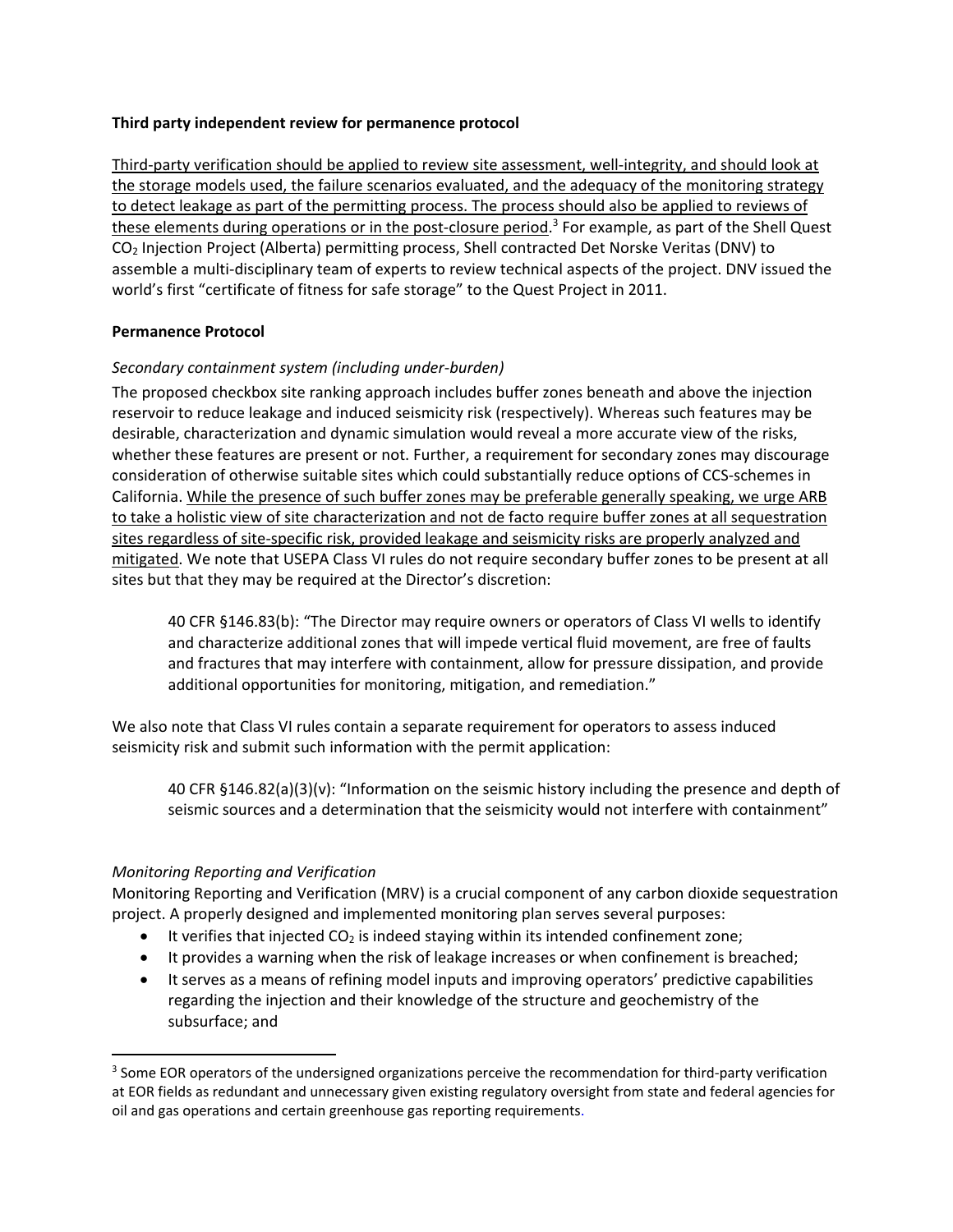It provides a quantitative basis upon which to make operational decisions that can affect the integrity of storage.

Monitoring is essentially the eyes and ears of the operator, enabling detection and characterization of leakage and promoting an understanding of a subsurface environment that is otherwise inaccessible.

The appropriate monitoring strategy and techniques will depend on site‐specific characteristics. There are references to various aspects of surveillance in the permanence protocol. Some of these infer the need for baselines, continuous pressure data acquisition from all wells and possible mandating of technology and its placement. Surveillance design is optimally developed on a risked basis. Certain monitoring techniques may be effective in some settings but not others, for example:

- Surface-based soil and atmospheric monitoring;
- Groundwater sampling, because it relies on fortuitous shallow well placement;
- Continuous pressure monitoring in available wells, which become a maintenance challenge and information may be redundant;
- Seismic, which can be very useful in both pre-injection characterization and operational monitoring, but has limits in complex geological settings and where the  $CO<sub>2</sub>$  plume is thin.

### Given that monitoring instrumentation and techniques approaches and technologies are rapidly evolving in terms of cost-effectiveness,<sup>4</sup> it would be unwise to establish "lock in".

# *CO2 Purity*

The permanence protocol suggests that  $CO<sub>2</sub>$  impurities could result in increased acidity which could degrade well materials. Combustion impurities such as sulfur and nitrogen oxides form acids in solution although the concentration is limited and additional acidity may not be appreciable relative to that produced by CO2 dissolved in water. A simple geochemical model is diagnostic. Co‐injecting incidental amounts may be beneficial as a criteria pollution control strategy too. We recommend that ARB balance risks and practical consideration in its  $CO<sub>2</sub>$  purity specifications.

# *Well Materials*

The potential for inferior bonding with casing and country rock and complications with emplacement are also considerations. Studies have shown that proper primary cementing that creates a robust seal is the best approach for reducing leakage over the life of the well.<sup>5</sup> We urge ARB to weigh pros and cons of prescribing the use of specific well materials and consider all available data.

#### *Leakage Mitigation Plan*

In an EOR setting, existing wells are a potential leakage pathway that must be examined. Operating wells that have been constructed to modern standards generally pose lower risk than older or legacy wells. Wells that could become leakage pathways should be identified, evaluated and, if necessary, remediated to sufficiently establish permanence. Operators should develop a site‐specific plan and consider various methods for identifying wells including historical records review, site reconnaissance, aerial and satellite imagery review, and geophysical and air emissions surveys. The techniques selected should be based on the history of field ownership, accuracy of well records, and other efforts to locate

<sup>4</sup> For example, "above‐zone" pressure monitoring, electro‐magnetic configurations, combined gravity and remote techniques.

<sup>5</sup> Dusseault, M.B., Jackson, R.E., and MacDonald, D., "Towards a Road Map for Mitigating the Rates and Occurrences of Long‐Term Wellbore Leakage," Geofirma Engineering Ltd., 2014.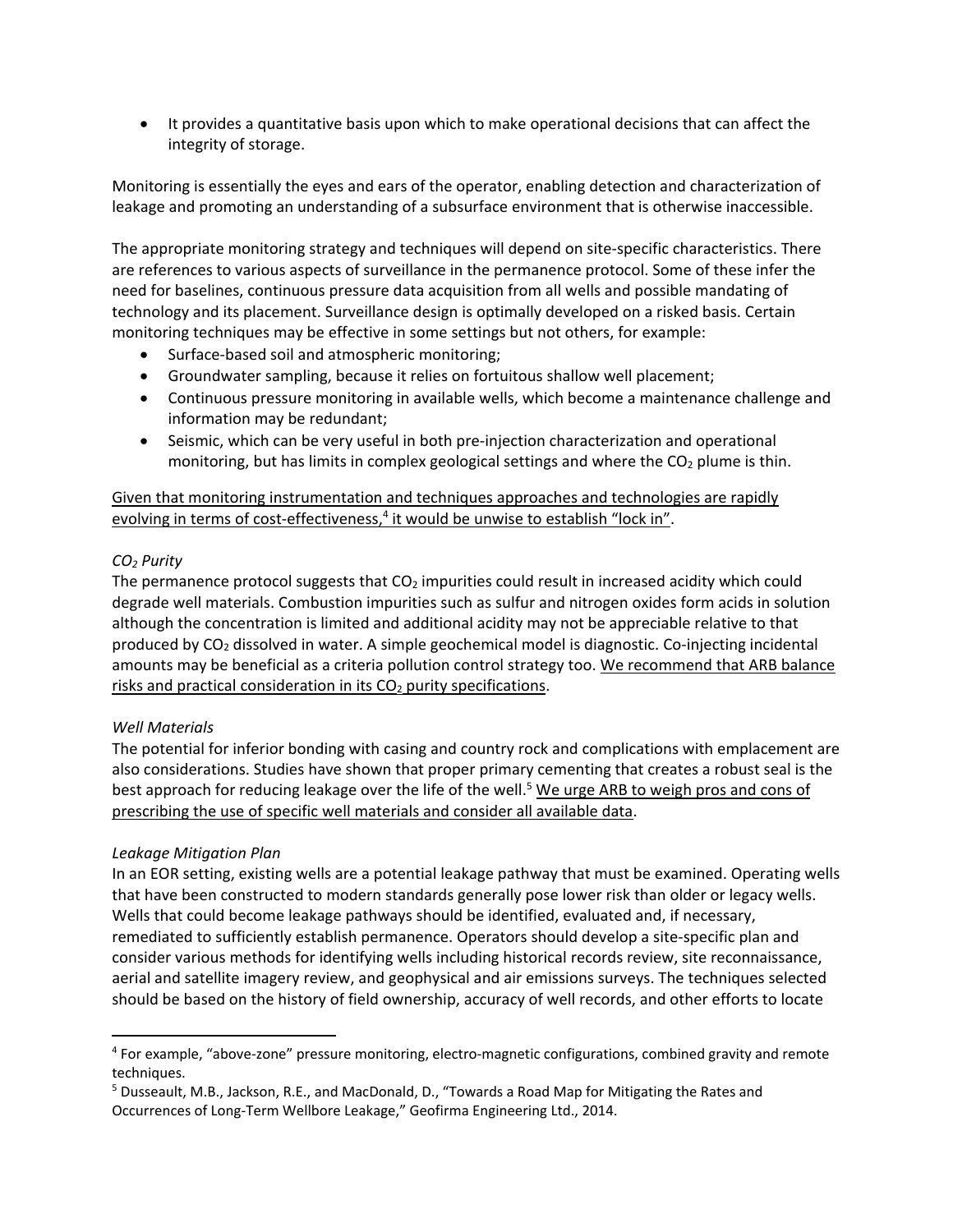existing wells. In fields with a single or few owners and with complete well records, very little action may be necessary. Conversely, in fields with complicated ownership history and/or where well records are incomplete, a more robust program may be needed. We also recommend that ARB review *ASTM D6285‐ 99(2012)e1, Standard Guide for Locating Abandoned Wells*, for additional guidance.

Once existing wells are identified the condition of each should be assessed and corrective action must be performed as necessary to ensure that such wells will not act as leakage pathways. Steps to evaluate existing wells may include a well record review, field inspection and testing, and remediation. The need to progress through the series of steps should be based on the results of the preceding step. For example, field inspection and testing may be unnecessary for wells with complete and accurate well histories; on the other hand, if records indicate that wells were constructed or plugged using outdated methods, or if well records are incomplete or nonexistent, field inspection and testing of these wells may be necessary.

#### **Post‐injection monitoring**

This is a complicated issue that calls for balancing developers' ability to pursue long-term projects, sitespecific risks, public acceptability and environmental protection. On one hand, corporations are not used to dealing with very long or open‐ended time frames for projects. The 50 and 100 year default periods currently proposed are arbitrary without consideration to project-specific parameters, and originate in precedents from other sectors (forestry, an inapplicable analog) or regulations (Class VI). In fact, the industry members among the undersigned view the 50 or 100 year default as the most significant obstacle to project development in the Concept Paper.

On the other hand, we may not be able to anticipate all eventualities today. For example, we have neither the data that definitively proves nor disproves that the long-term longevity and durability of plugged and abandoned wells is sufficient for permanent storage. An analysis of a SACROC Field (West Texas) well indicates that cement exhibits "self-healing" phenomena whereby dissolved cement is replaced by other mineral phases.<sup>6</sup> However, if new information comes to light that challenges current understanding of plugged and abandoned wells, an extension of monitoring periods may be justified. Note that, given the planning and operational timeframes for CCS projects, such a decision in California may not have to be made for several decades yet, by which time new data would be available. In any case, regulators, developers and stakeholders alike benefit from certainty in post‐injection treatment.

Below are some precedents that we are aware of today:

- The operator of the Gorgon Carbon Dioxide Injection Project can apply for site closure at some point after injection operations have ceased. The time line for this is not specified but is based on the objective of the operator demonstrating the site is performing as expected and any residual risks are acceptably low and managed. At least 15 years following site closure, the site operator may apply for indemnity against certain third party claims for loss or damage that might arise as a consequence of the injection operations in the longer term.
- Quest will be performing 10 years of post‐injection monitoring. This was determined at the outset of injection based on reservoir modeling and site specific risk assessment.

<sup>6</sup> Carey WJ, Wigand M, Chipera SJ, WoldeGabriel G, Pawar R, Lichtner PC, Wehner SC, Raines MA and GD Guthrie (2007) Analysis and performance of oil well cement with 30 years of CO<sub>2</sub> exposure from the SACROC Unit, West Texas, USA. Int. J Greenhouse Gas Control 1(1): 75‐85.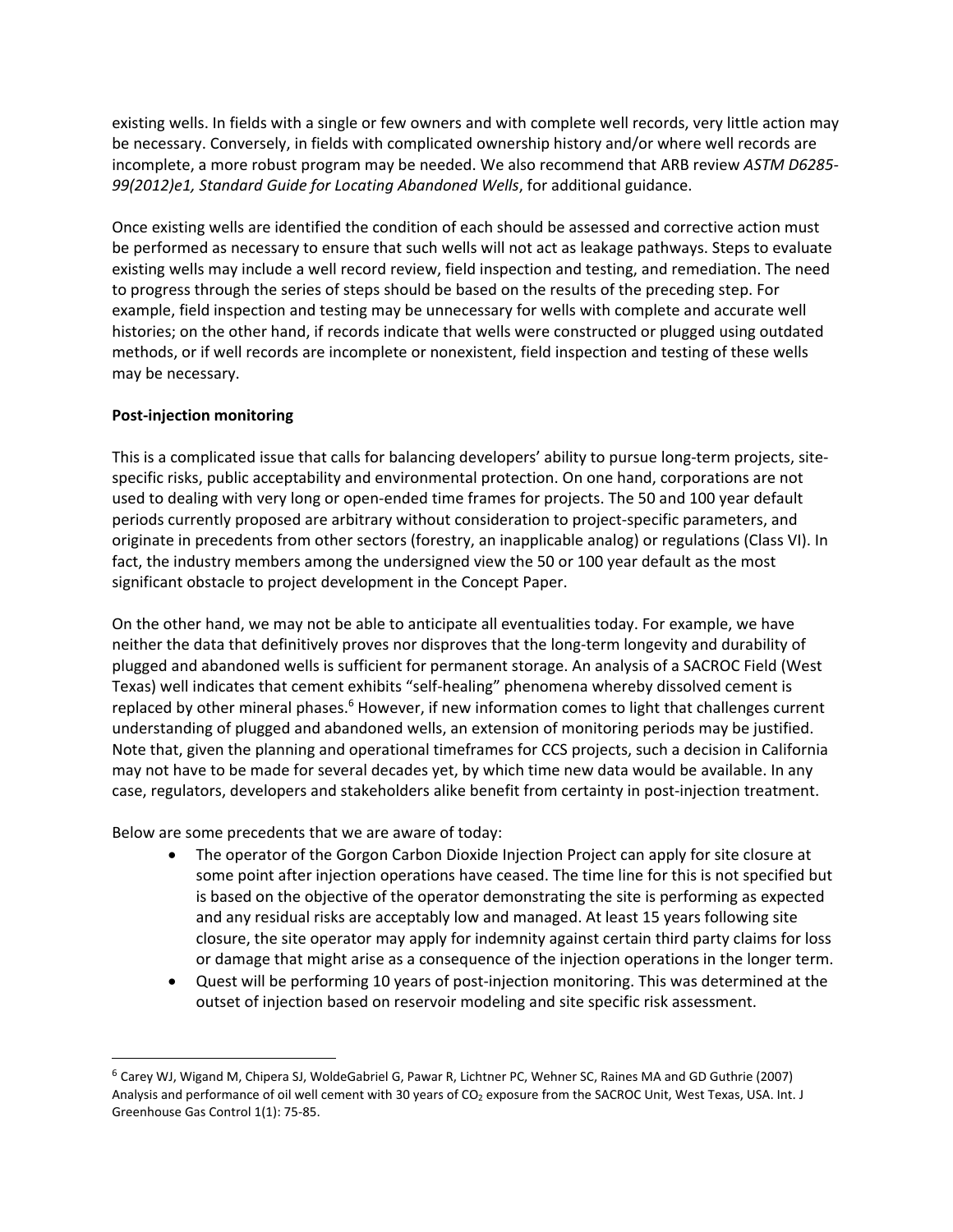- Peterhead/Goldeneye had a performance-based period which could be six years or longer, based on surveys demonstrating containment of the stored  $CO<sub>2</sub>$  and no irregularities.
- The FutureGen project in Illinois accepted the 50 year default period in its USEPA Class VI permit.
- USEPA approved a modification of the default 50 year period to 10 years for the ADM Industrial Project in Illinois. This was done based on computational modeling to delineate the Area of Review; predictions of plume migration, pressure decline, and carbon dioxide trapping; site‐specific geology; well construction; and the distance between the injection zone and the nearest Underground Sources of Drinking Water.
- The Oxy operated Denver Unit in the Permian Basin is establishing the long-term containment of  $CO<sub>2</sub>$  in the San Andres formation for a Specified Period of 10 years. At the conclusion of the Specified Period, Oxy will submit a request for discontinuation of reporting when Oxy can provide a demonstration that current monitoring and models show that the cumulative mass of  $CO<sub>2</sub>$  reported as sequestered during the Specified Period is not expected to migrate in the future in a manner likely to result in surface leakage. It is expected that it will be possible to make this demonstration within 2‐3 years after injection for the Specified Period ceases and will be based upon predictive modeling supported by monitoring data.

# To resolve these concerns, we recommend the following approach:

- Instead of a single default post-injection monitoring period that applies to all projects, we propose a tiered structure into which projects fit based on site attributes. Two or more tiers could exist, pointing to a shorter or longer default period.
	- o A shorter default period to apply in cases where risk factors are reduced:
		- A proven seal exists that has held fluids for geologic time (e.g. an oil field that has not leaked)
		- **Structural closure limits movement and location of injected CO<sub>2</sub> and any** spill points are not reached
		- Wells are fewer in number, more recent, well-recorded, and plugged/abandoned using reliable methods by reputable operators.
	- o A longer default period to apply in cases where risk factors compound:
		- Wells are more numerous, older, not well‐documented and plugged/abandoned using unknown or questionable methods by less‐than‐ reliable operators.
		- Movement of the  $CO<sub>2</sub>$  plume is likely to continue for some time after injection.
		- **Presence of known faults or fractures that may not be sealing.**
		- **EXEDENT** Concerns that natural seismicity may impact well or reservoir integrity.
- A preliminary post‐injection monitoring period to be determined at the time a project/operator applies to ARB using an approach based on modeling and risk analysis as a starting point. This would modify the default period upward or downward by a modest amount.
- The preliminary post-injection monitoring period to be revised upward or downward as data and understanding of reservoir increase. The operator would propose a revision, and ARB would approve or edit if appropriate. This could happen during set review periods, similarly to Class VI:
	- o Every 5 years during the injection phase.
	- o After injection stops, at the start of post‐injection monitoring activities.